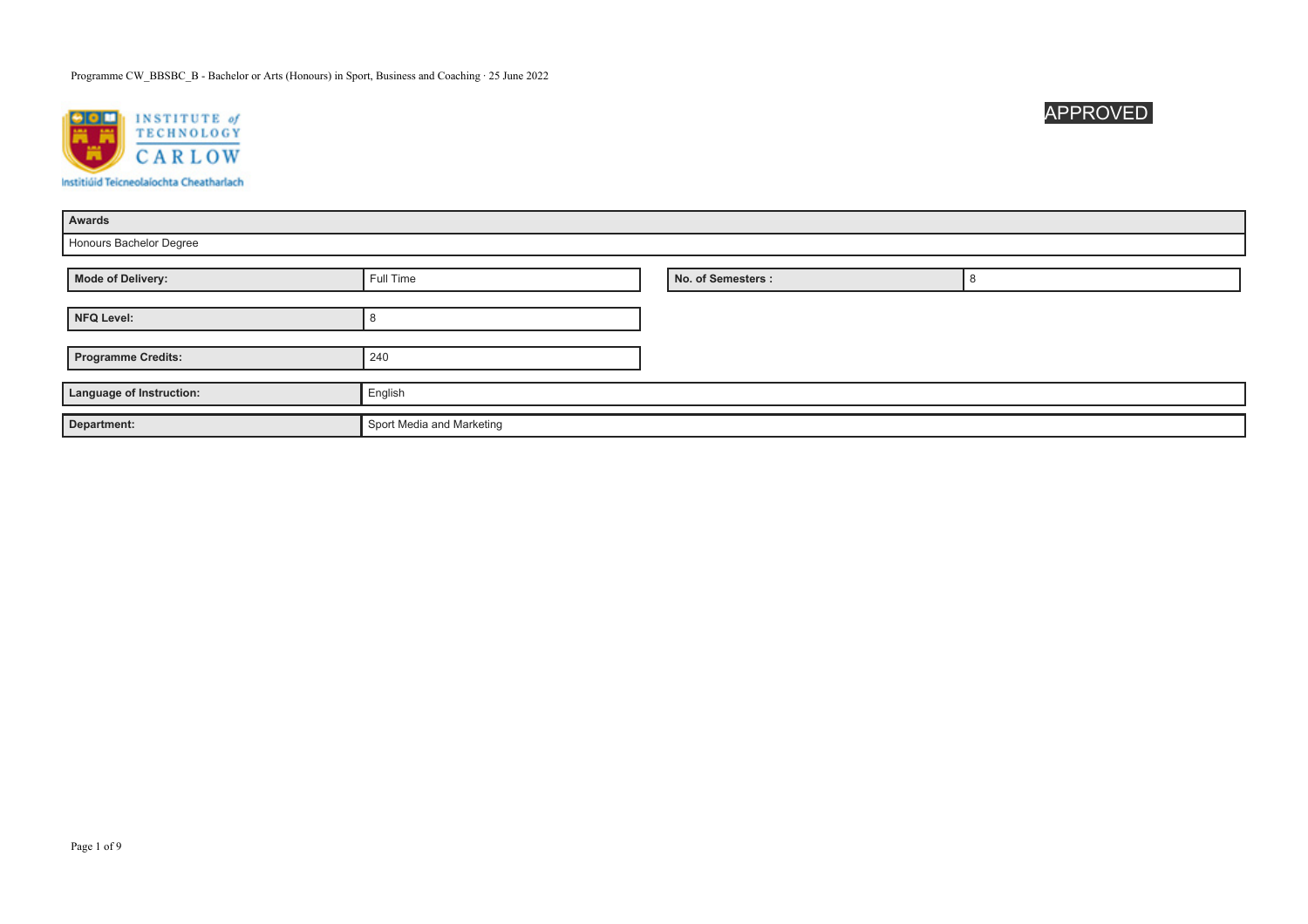# Semester Schedules

Stage 1 / Semester 1

| Mandatory   |                                                      |
|-------------|------------------------------------------------------|
| Module Code | Module Title                                         |
| PHO         | Applied Anatomy and Sport Physiology 1               |
| COAC        | Introduction to Coaching Pedagogy                    |
| DEVL        | Applied Athletic Development 1                       |
| <b>TECH</b> | <b>Information Technology</b>                        |
| RECH        | Professional Writing and Research in the Digital Age |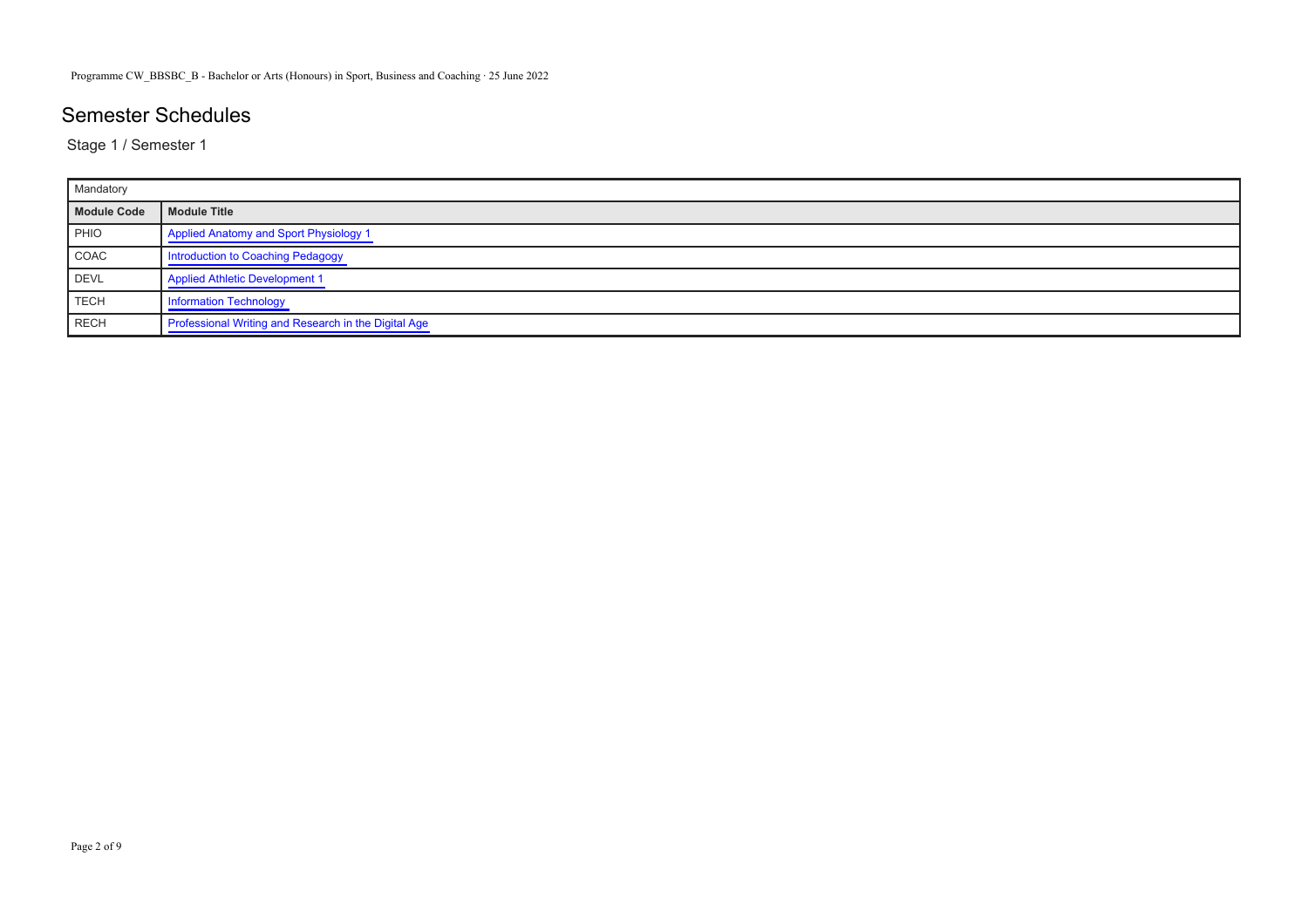## Stage 1 / Semester 2

| Mandatory                     |                                          |  |
|-------------------------------|------------------------------------------|--|
| Module Code                   | Module Title                             |  |
| <b>PHIO</b>                   | Applied Anatomy and Sport Physiology 2   |  |
| ACCT                          | Introduction to Accounting for Sport     |  |
| MGMT                          | Foundations of Sport Management          |  |
| $\overline{\phantom{a}}$ COAC | Introduction to the Coaching Environment |  |
| DEVL                          | Applied Athletic Development 2           |  |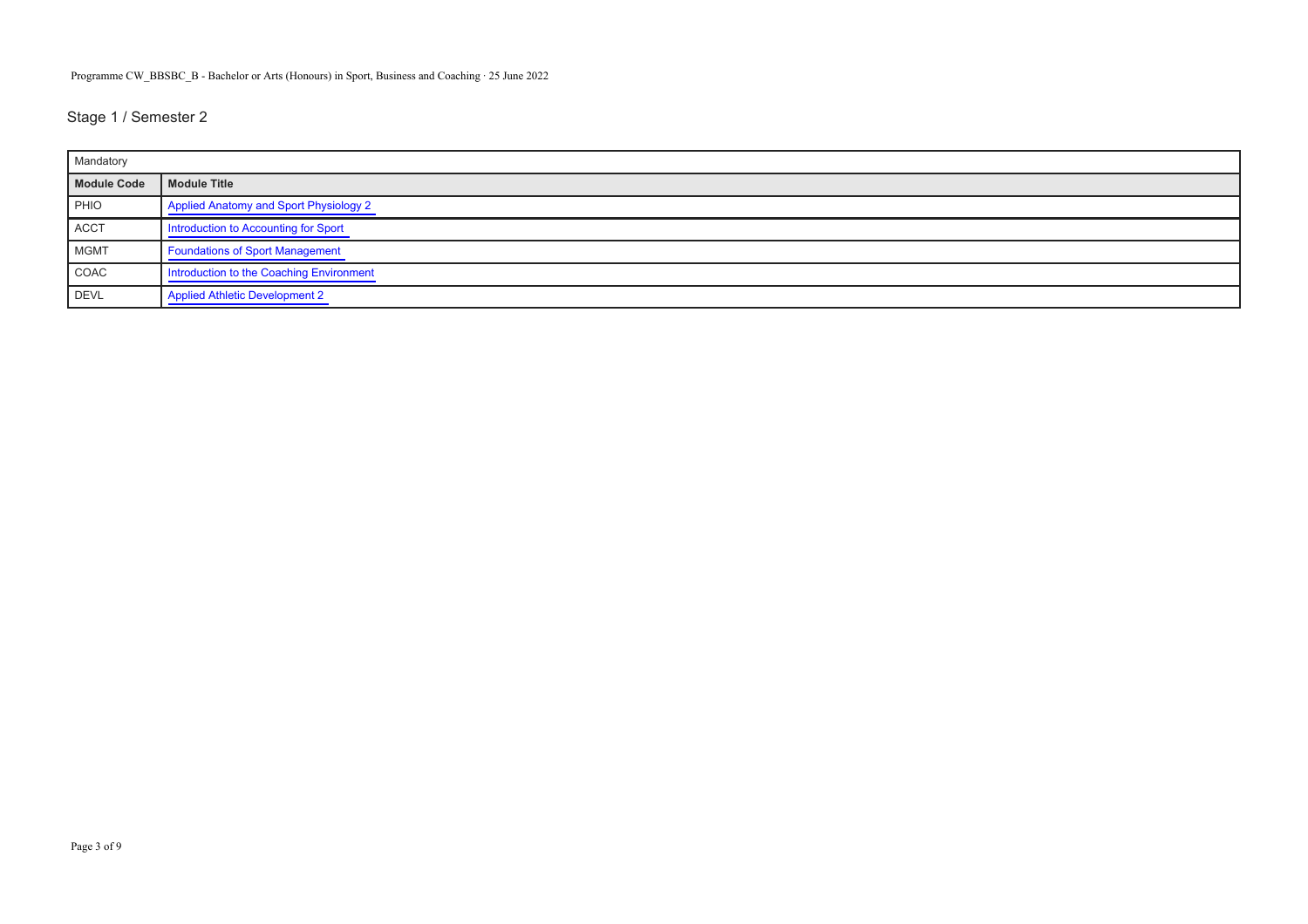## Stage 2 / Semester 1

| Mandatory   |                                                    |  |
|-------------|----------------------------------------------------|--|
| Module Code | Module Title                                       |  |
| STGY        | Injury Prevention and Recovery Strategies in Sport |  |
| ACCT        | <b>Accounting for Sport</b>                        |  |
| MKTG H2321  | Sports Marketing                                   |  |
| LAWS        | Nutrition and Doping Regulation in Sport           |  |
| COAC        | Coach Education and Practice 1                     |  |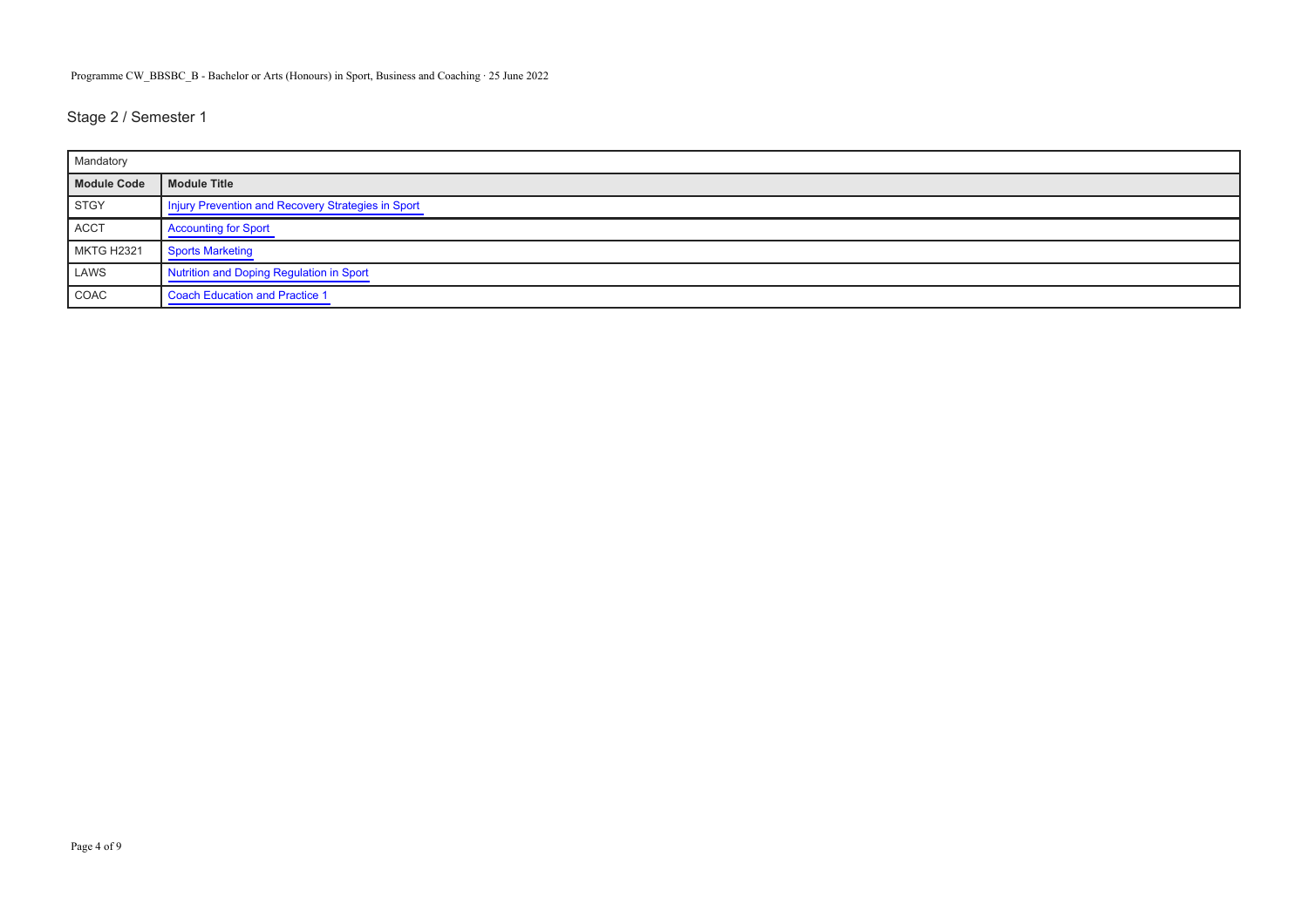## Stage 2 / Semester 2

| Mandatory   |                                     |  |
|-------------|-------------------------------------|--|
| Module Code | Module Title                        |  |
| PHIO        | <b>Strength and Conditioning</b>    |  |
| ECON H2311  | Sports Economics                    |  |
| FNCE        | Finance for Sport 1                 |  |
| SPRT        | <b>Physical Activity and Health</b> |  |
| COAC        | Coach Education and Practice 2      |  |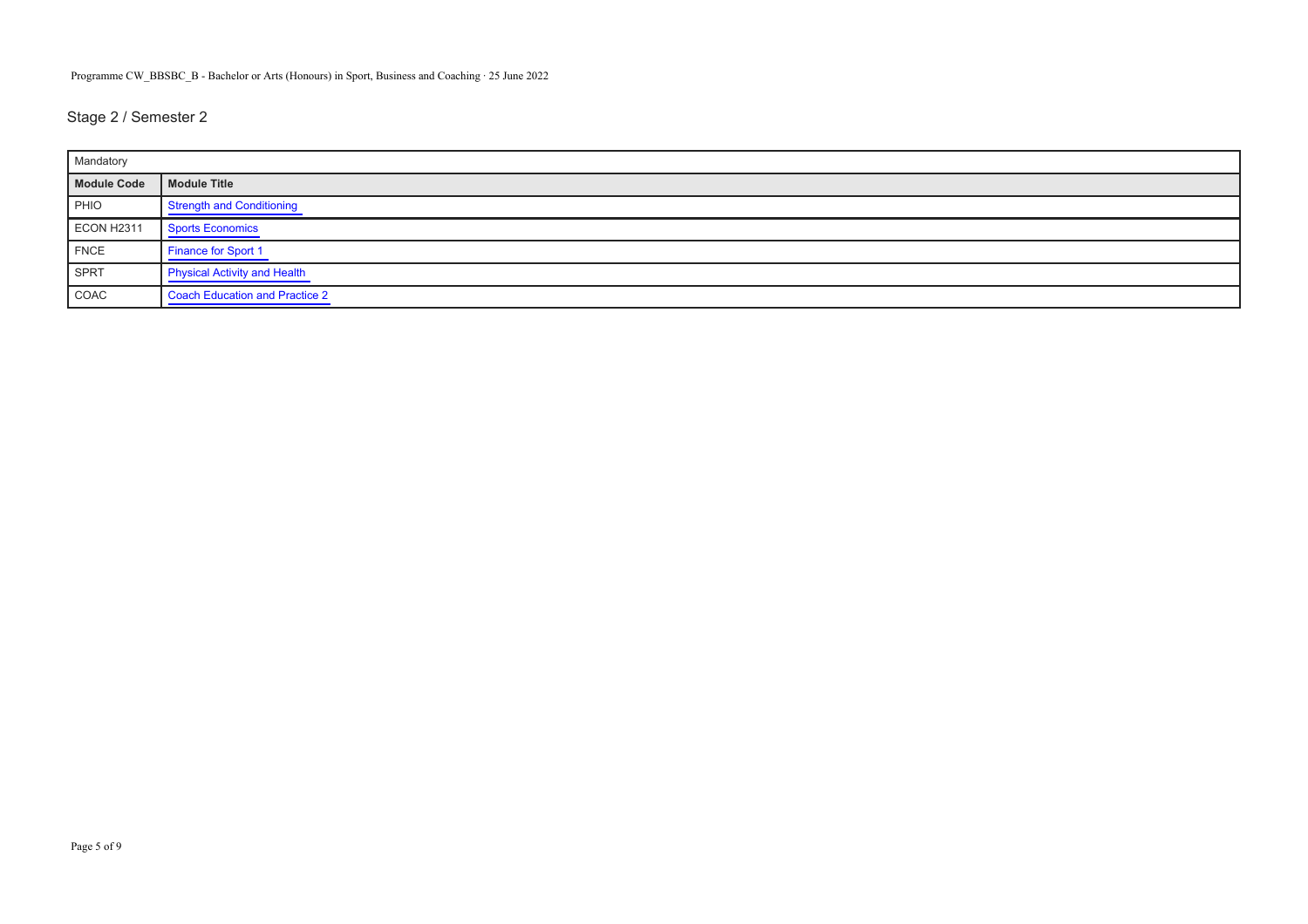## Stage 3 / Semester 1

Elective Regulation

2 x 5 credit Electives required.

| Mandatory   |                                              |
|-------------|----------------------------------------------|
| Module Code | Module Title                                 |
| SPRT        | Fitness Testing and Load Monitoring in Sport |
| FNCE        | Finance for Sport 2                          |
| COMM        | Sponsorship in Sport                         |
| MGMT H3357  | <b>People Management Skills (Sports)</b>     |

| Elective                   |                                             |  |
|----------------------------|---------------------------------------------|--|
| Module Code   Module Title |                                             |  |
| COAC                       | Coaching Pedagogy and Practice 3            |  |
| SOCL H3337                 | <b>Community Sport and Social Inclusion</b> |  |
| ANAL                       | Sports Performance Analysis                 |  |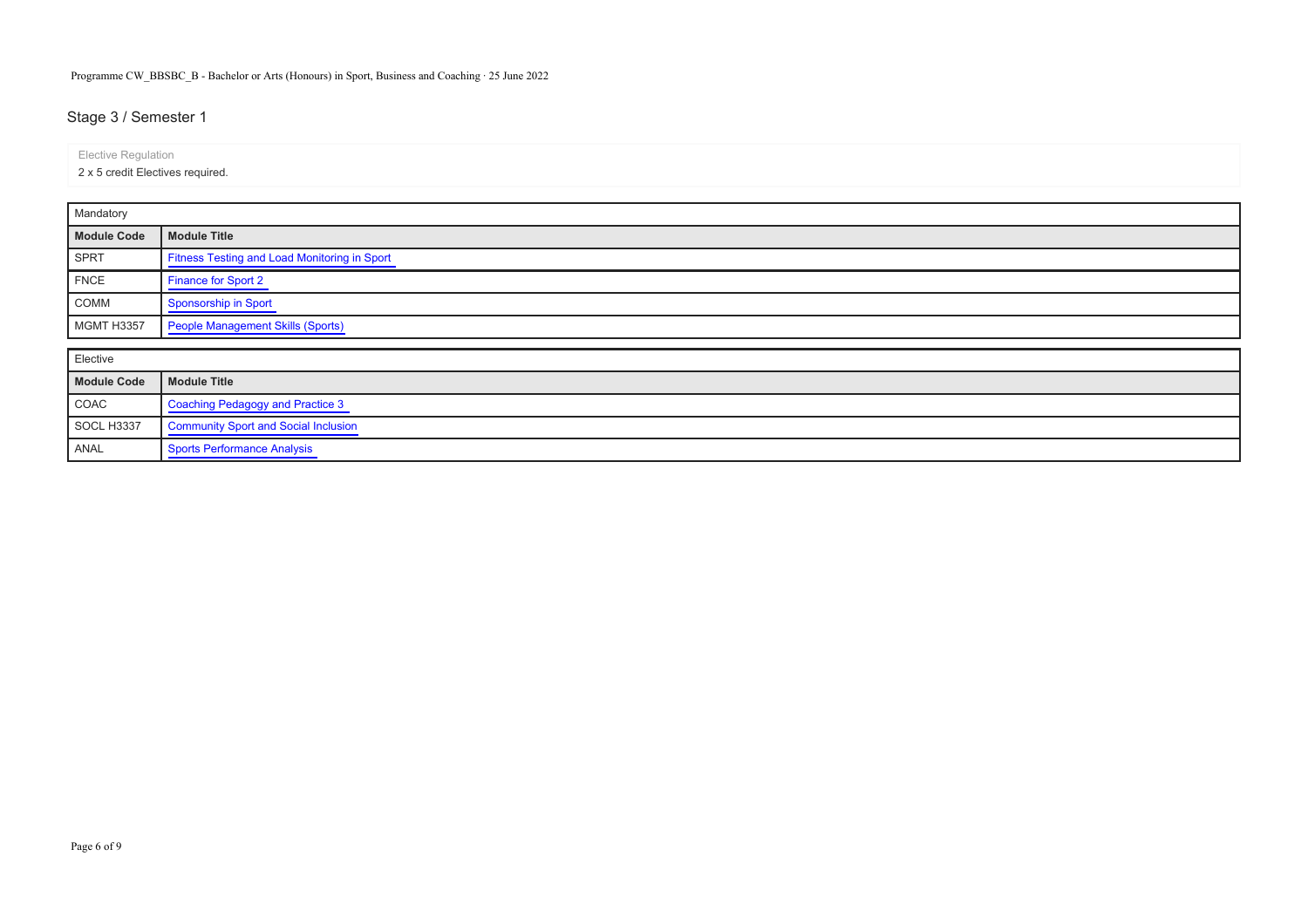#### Stage 3 / Semester 2

Elective Regulation

1. 1. Students must take either 1. Work Placement or 2. Study Abroad or 3. Sports Internship project plus the two five credit electives in semester 6. 2. Students may EXIT at this stage of the programme with a BA in Sport, and Coaching (Embedded Exit Award), provided they have achieved the required Level 7 learning outcomes. Academic Regulations apply.

| Elective          |                                         |  |
|-------------------|-----------------------------------------|--|
| Module Code       | <b>Module Title</b>                     |  |
| <b>WKPL</b>       | <b>Work Placement</b>                   |  |
| <b>SPRT</b>       | <b>Sports Internship Project</b>        |  |
| <b>PROJ H3323</b> | <b>Study Semester Abroad</b>            |  |
| MGMT H4325        | <b>Operations Management (Sport)</b>    |  |
| <b>DATA</b>       | Introduction to Data Analysis for Sport |  |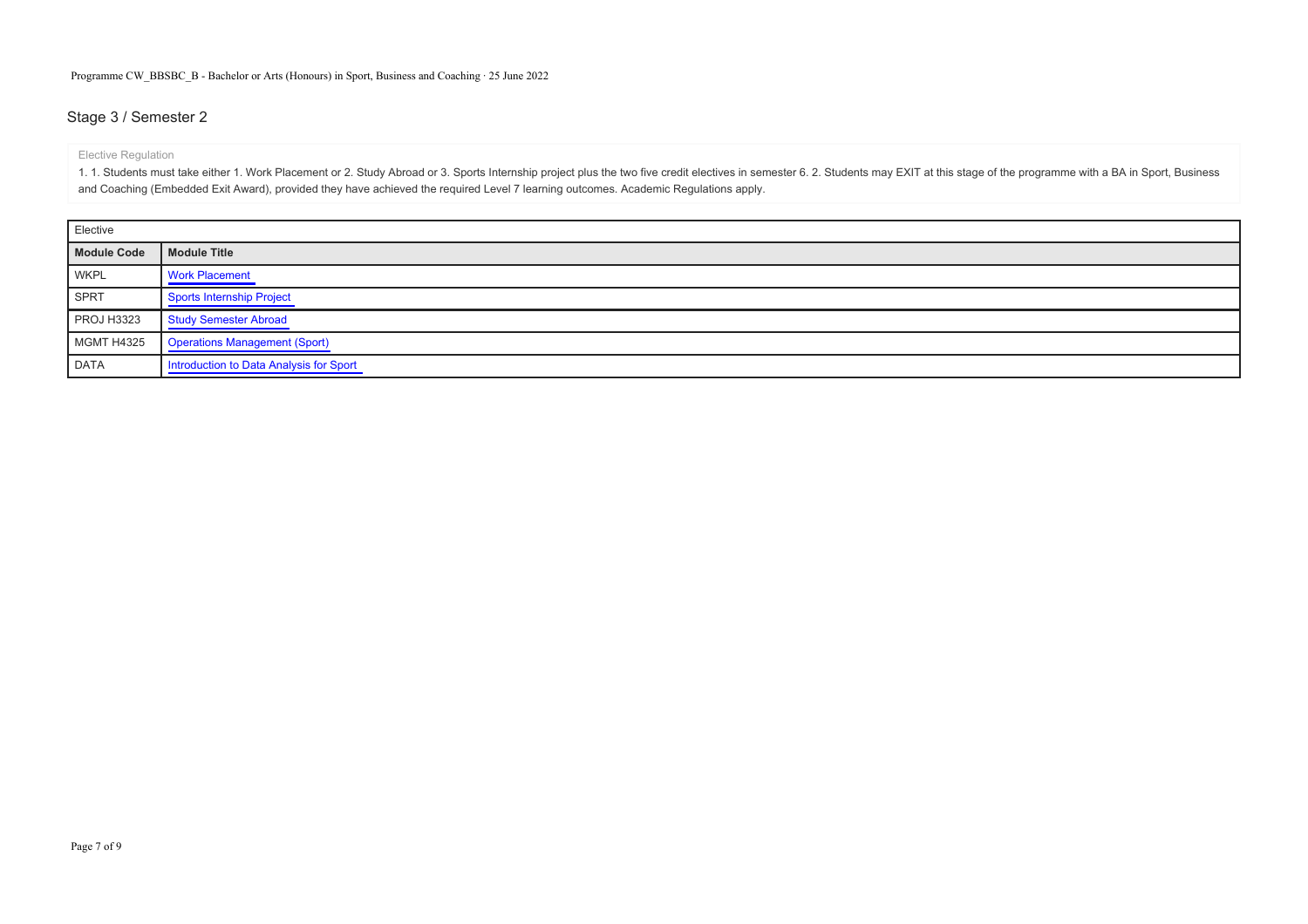## Stage 4 / Semester 1

Elective Regulation

2 x 5 electives to be chosen. Dissertation module runs over Semester 7 and 8 however credits lie in Semester 8 only

| Mandatory                           |                                            |  |
|-------------------------------------|--------------------------------------------|--|
| Module Code                         | Module Title                               |  |
| SPRT                                | Periodisation                              |  |
| $\overline{\overline{\text{CULT}}}$ | Equality, Diversity and Inclusion in Sport |  |
| STGY                                | Strategy, Governance and Leadership        |  |
| <b>PROJ H4303</b>                   | Dissertation (Part 1 of 2)                 |  |

| Elective    |                                  |  |
|-------------|----------------------------------|--|
| Module Code | Module Title                     |  |
| MGMT H4326  | <b>Event Management</b>          |  |
| MTDS        | <b>Adapted Physical Activity</b> |  |
| ANAL        | Sports Performance Analysis 1    |  |
| PSYC        | Sport and Exercise Psychology 1  |  |